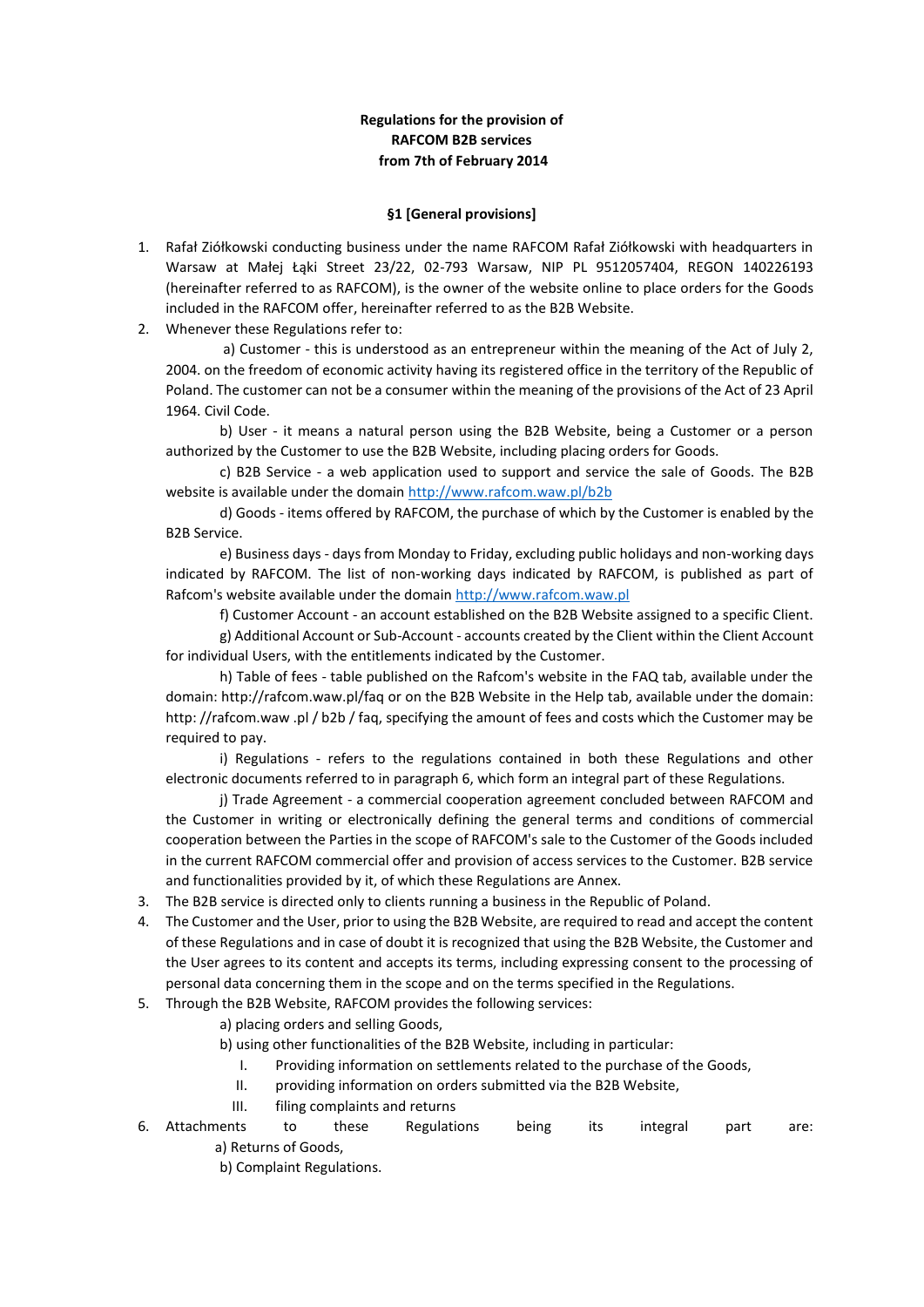### **§2 [Registration]**

- 1. The B2B website is made available to the Customer who has registered on the B2B Website.
- 2. As part of the registration process, the Customer completes the submitted application form and attaches the images of the following documents:
	- a) the image of the ID card (both sides) of the Customer if he/she is a natural person or persons representing the Customer,
	- b) power of attorney if the Client is represented by a proxy or if the representation does not result from data contained in publicly available registers and records,
- 3. RAFCOM reserves the right to oblige the Client to submit the documents indicated in paragraph 1 both at the registration stage and in the later period. 2 (in paper form in the original or confirmed as a true copy of the original) and additional documents, except those mentioned in paragraph 2 (in paper form in original or certified as a true copy of the original or in the form of an image recorded in electronic form), in particular illustrating the economic situation of the client, i.e. financial statements; current certificate of the competent head of the tax office confirming that the client is not in arrears with payment of taxes, or a certificate that he obtained the exemption, postponement or spreading overdue payments or suspending the execution of the decision of the competent authority in full; current certificate of the relevant branch of the Social Insurance Institution or Agricultural Social Insurance Fund confirming that the client is not in arrears with payment of social and health insurance premiums, or confirmation that he obtained legally required exemption, postponement or installment of overdue installments or suspension in full of the decision of the competent authority.
- 4. The Customer is obliged to provide data and send documents containing information in accordance with the actual and legal status and which fully illustrate the economic and economic situation of the client.
- 5. After completing the form, the Customer confirms by checking the appropriate box: a) familiarizing with the contents of the Trade Agreement,
	- b) reading the Regulations with attachments,
	- c) reading the Information about the provision of services by electronic means,
	- d) expression consent to the processing of personal data, and accept their content by clicking the "Register" button.
- 6. As part of the registration process, an e-mail message will be sent to the e-mail address provided by the Customer - in order to authenticate the e-mail address, the Customer is obliged to click on the link indicated in the e-mail. By clicking on the link indicated in the preceding sentence, the Parties have legal effects indicated in § 5 para. 2 of the Trade Agreement.
- 7. After verifying the data provided by the Customer in the registration form and documents sent by the Customer, RAFCOM will provide access to the B2B Website, about which the Customer will be notified.
- 8. During the entire period of using the B2B Website, the Client is obliged to promptly inform the RAFCOM about any changes to the data provided in the registration form or documents referred to in paragraph.  $\mathcal{L}$
- 9. Providing by the Customer data that is false or inconsistent with the actual or legal status, failure to provide the documents and information referred to above by RAFCOM authorizes RAFCOM to block access to the B2B Website and suspend the services provided.

# **§3 [Using the Website]**

- 1. Using the B2B Website is possible after logging in by entering the login and password.
- 2. The Customer may establish a sub-account for Users as part of the Customer Account, defining entitlements for each sub-account.
- 3. The Customer and Users undertake to keep their logins and passwords confidential, in particular those that provide the possibility of placing orders on the B2B Website.
- 4. The Client undertakes to ensure that the Users indicated by him will comply with the content of the Regulations and be fully responsible for the actions of Users.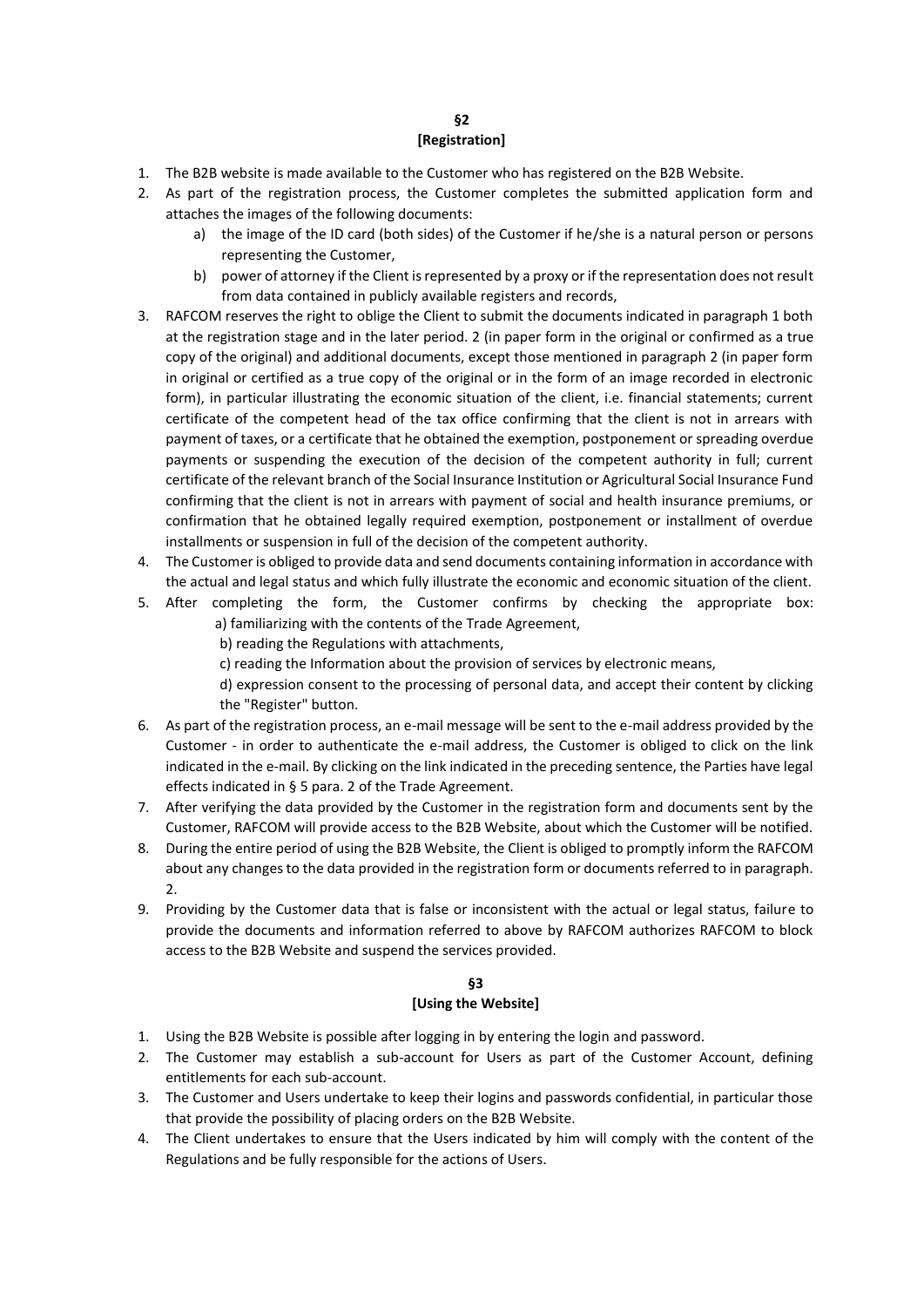- 5. It is forbidden to provide the Client or the User with unlawful, offensive content, untrue or misleading content, content containing viruses or content that may cause disruptions or damage to computer systems. If RAFCOM receives a reliable message about the unlawful nature of the data provided by the Customer or the User, RAFCOM may prevent access to this data. RAFCOM shall not be liable to the Customer for damage resulting from the unauthorized access to data. In the event of obtaining a reliable message about the unlawful nature of the data of the Customer or the User, he will notify the Customer about the intention to prevent access to the data.
- 6. Current information about the function and purpose of the software or data not being a component of the content of the service, entered by Rafcom to the ICT system used by the Customer and specific risks related to using the service provided electronically were published on the Rafcom web site in the FAQ tab shared under the domain[: http://rafcom.waw.pl/faq](http://rafcom.waw.pl/faq)

## **§4 [Information about Goods]**

- 1. Descriptions and photos of the Goods contained on the B2B Website are for reference purposes and may differ from the actual ones. RAFCOM will make every effort to ensure that they are consistent with reality, however it does not guarantee that the published information does not contain errors or errors. Such faults or errors can not, however, be the basis for any claims on the part of the Customer. In case of any doubts, the Customer is obliged to contact RAFCOM before choosing the Goods in order to obtain relevant information and explanations.
- 2. The contents of the B2B Website, including information about the Goods and prices, do not constitute an offer within the meaning of the Act of 23 April 1964 on the Civil Code.

## **§5 [Price regulations]**

- 1. All prices on the B2B Website are expressed in Polish zlotys (PLN) and are net prices (do not include VAT) unless it is clearly stated that the price is a gross price (including VAT).
- 2. The prices of the Goods do not include the costs of transporting the Goods to the Customer. This cost is added when placing the order and communicated to the customer as one of the elements of the order confirmation.
- 3. RAFCOM reserves the right to change at any time the prices of transport costs, prices of the Goods possible to order through the B2B Platform, changes or withdrawals of the Goods, adding new Goods and conducting promotional campaigns.
- 4. The prices of the Goods, transport and delivery costs in Warsaw are determined for each client individually.
- 5. The Client acknowledges and Rafcom reserves that the Prices of Goods and their availability are updated on an ongoing basis, and therefore Prices for Goods added to the Customer's basket and their availability may change as well, in which case, the Customer will be entitled to informed and asked to confirm the modified order.

# **§7**

# **[Conclusion of the contract of sale]**

- 1. The Customer or the User placing an order through the B2B Service, makes an offer to buy a specific Product on the terms that he chose when placing the order ("Customer Offer"). The offer is submitted when you click the "Order" icon.
- 2. Orders for purchase of Goods may be placed by the Customer or persons indicated by him Users, whom the Customer, as part of the Sub-Account, granted the right to place orders. It is understood that the User to whom the Customer gave the right to place orders or any other person who, using the login and password of the Customer or an authorized User places orders for the Goods, is authorized to act on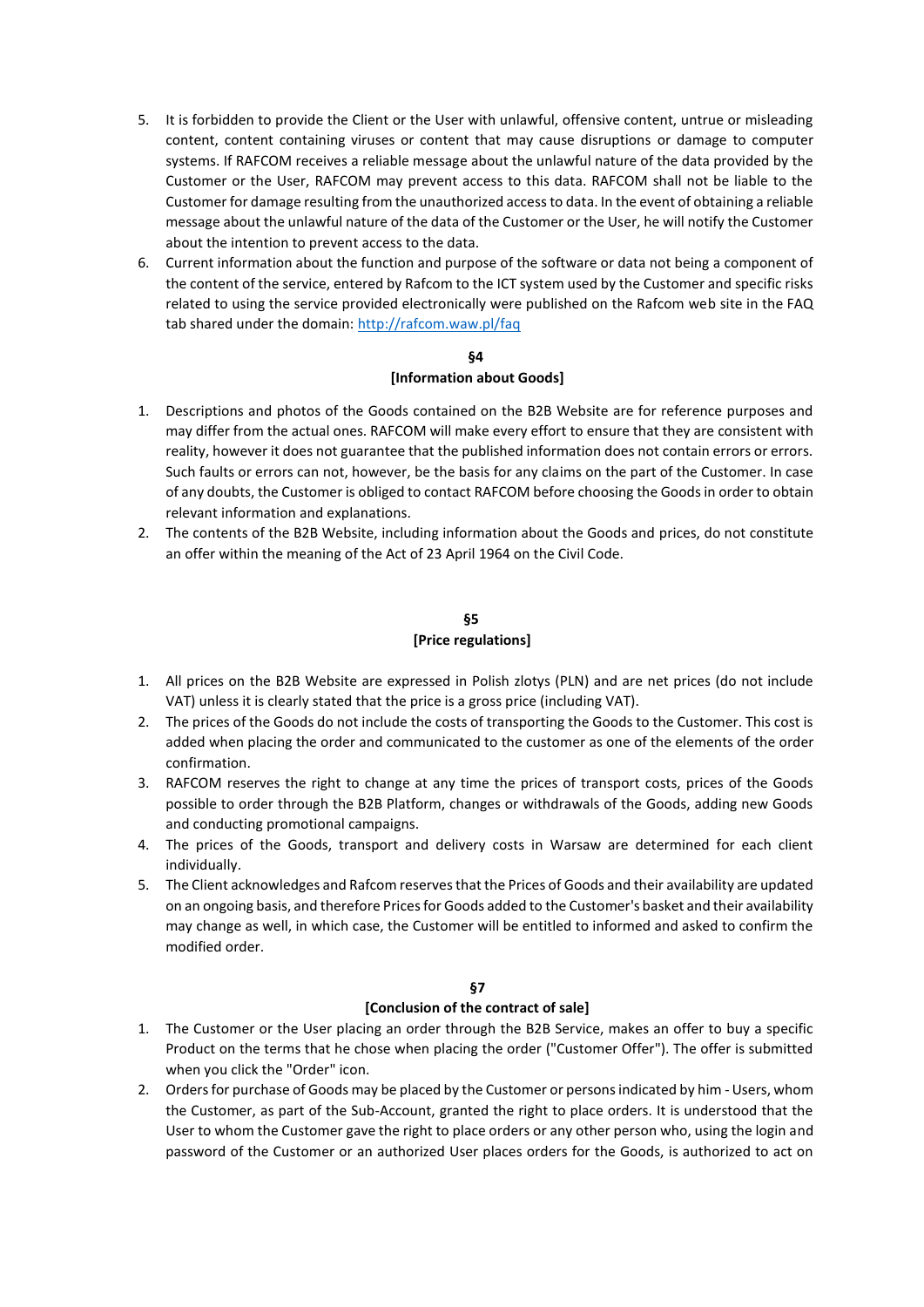behalf of the Customer and its actions are binding for the Customer, without the necessity showing any authorizations in this regard.

- 3. Based on the submitted Customer Offer, RAFCOM verifies the content of the Customer's Offer and the possibility of its performance under the proposed conditions, confirms the order by committing to its implementation by issuing an invoice, the image of which is visible on the B2B Website in the "Payments" tab ("Acceptance Orders"). The invoice confirms the acceptance by RAFCOM of the order for execution.
- 4. If the fulfillment of the order is possible only in part, RAFCOM will execute the order in this part, and in the scope of the unrealized part, will contact the Customer or the User in order to determine new conditions order or cancel this part of the order. If the execution of the order is not possible or is possible under other conditions than those specified in the Customer Offer, RAFCOM will contact the Customer or the User in order to set new order conditions or cancel the order. After determining the conditions of the order, RAFCOM issues an invoice, the image of which is visible on the B2B Website in the "Payments" tab, which confirms the acceptance by RAFCOM of the order for execution.
- 5. For orders processed via the B2B Service, the Customer or the User is notified by e-mail about the invoice issue.
- 6. RAFCOM may, at any time and without stating reasons, suspend or refuse to execute the order, also after the Order's Acceptance, but not later than until the Goods are released, which, without any additional statements, results in the RAFCOM being withdrawn from the sales contract. This right is due to RAFCOM within 21 days from the date of acceptance of the order. In this case, the Client is not entitled to any claims against RAFCOM.
- 7. As soon as the invoice referred to in paragraph 3 or paragraph 4, between RAFCOM and the Customer a contract for the sale of the Goods is concluded ("Sales Agreement"), resulting in RAFCOM's obligation to deliver the ordered Goods to the Customer and the Customer's obligation to collect and pay for the Goods. Other conditions of the sales agreement established in accordance with the previous sentence are indicated in the relevant provisions contained in (together): a) Regulations, b) the Civil Code.
- 8. RAFCOM shall act with diligence to ensure that the order processing proceeds smoothly and without unnecessary delay.
- 9. The Customer bears full responsibility for the actions of the Users or any other persons who, via the login and password of the Customer or the User, make orders for the Goods. The Customer bears full responsibility for all orders placed via the Customer Account irrespective of whether the order was placed by the Customer, the User or another person whom the Customer provided access to the B2B Website.

### **§8 [Payment for the goods]**

- 1. Rafcom allows the following payment options for the Goods: a) payment immediately after placing the order, based on a pro forma invoice, b) payment on delivery of the Goods - delivery on delivery or upon receipt of the Goods directly from Rafcom,
	- c ) trade credit this option is available only at selected Clients with whom such terms have been set.
- 2. RAFCOM does not allow the sale of the Goods in installments.
- 3. If the payment is chosen directly after placing the order, the Customer is obliged to pay for the Goods immediately after placing the order, but not later than on the date specified in the invoice. In such a case, it is considered that the Sales Agreement was concluded under the condition precedent that the Customer will pay for the Goods in full and on the date indicated. The goods will be sent after confirming the full price of the Goods and transport costs to the bank account indicated on the invoice. In the absence of payment for the Goods in the indicated period, the Sales Agreement is terminated - it is assumed that the Customer has withdrawn from the Sales Agreement, however in this case RAFCOM is entitled to charge the Customer a handling fee in the amount indicated in the Table of Fees.
- 4. The payment shall be considered made when cash is credited to the RAFCOM account.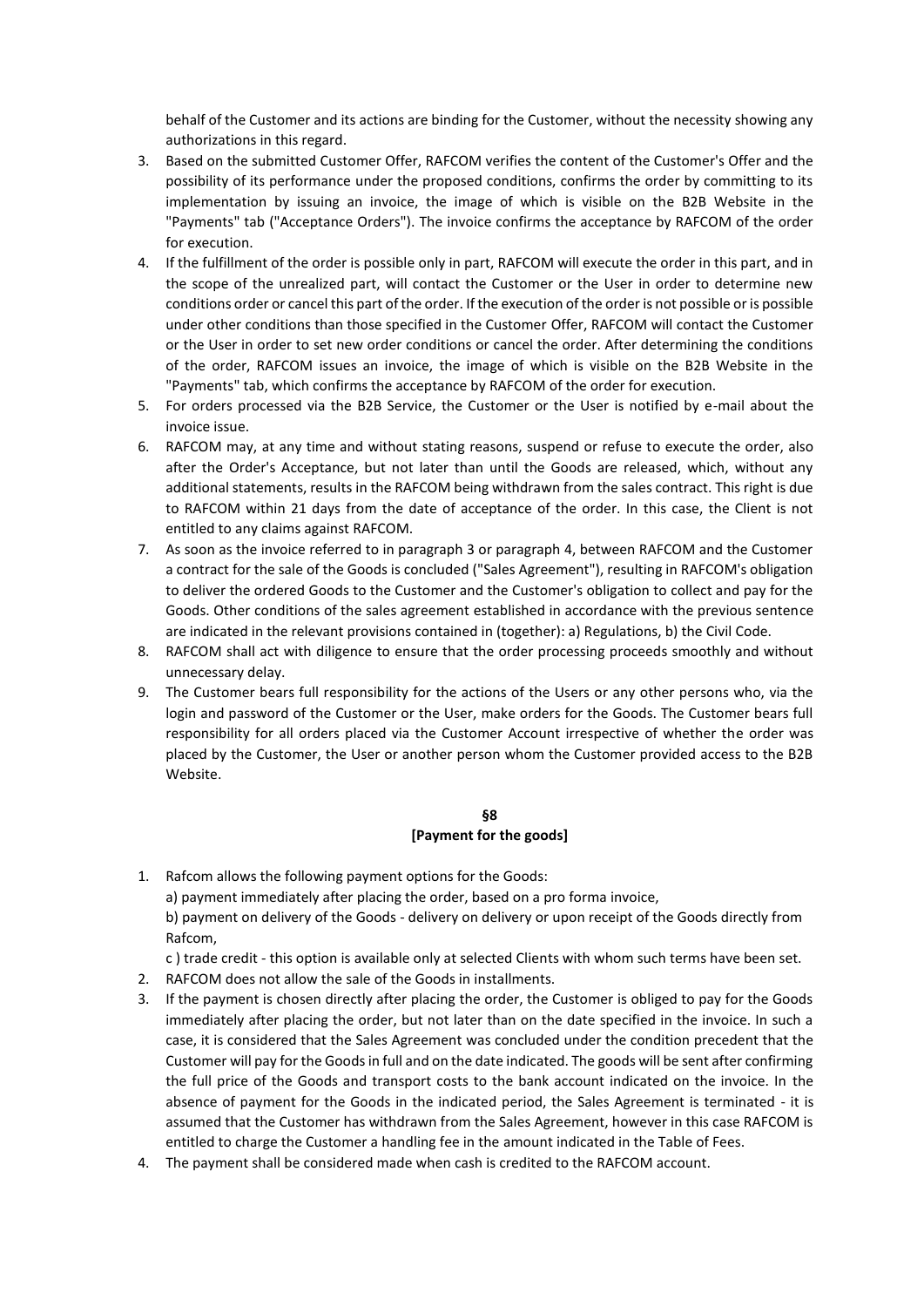- 5. If the payment is chosen upon receipt of the Goods, the Customer undertakes to pay the full price of the Goods and transport costs to the person who, on behalf of RAFCOM, delivers the Goods. Lack of payment is the basis for refusing to release the Goods to the Customer and in such a case the provisions of para. 3 sentence 2 and paragraph 3 sentence 4, however, that the customer in such a case may also be required to incur, in addition to the fee, transport costs borne by RAFCOM.
- 6. In the event of a delay in payment, RAFCOM is entitled to charge statutory interest.

# **§ 9 [Buyer's credit]**

- 1. There is a possibility of granting the Customer individual terms of payment by RAFCOM in the form of a trade credit.
- 2. The buyer's credit consists in particular in granting the Client a specific amount in which the Customer may make purchases with deferred payment for the delivered Goods. Each purchase made using a trade credit will reduce the value of the granted limit, while the payments made for the Goods acquired
- 3. under the trade credit will increase its value, however, up to the currently allocated trade credit.
- 4. The terms of the trade credit are determined individually between the RAFCOM and the client, however its granting, change in the amount of the limit, suspension or withdrawal may take place at any time, without providing causes and is dependent on the unilateral decision of RAFCOM, in particular, however, in cases of a negative credit risk assessment of the client or delays in the repayment of obligations in relation to the deadline agreed with RAFCOM.
- 5. Before granting a trade credit, RAFCOM is entitled in particular to check the Customer at the Economic Information Bureau of the National Debt Register.
- 6. Information on the trade credit granted and its amount are available in the "Basket" tab and the "Payments" tab in the Customer Panel. If the value of the Customer's order exceeds the amount of the merchant's limit granted, the order will not be executed or will be executed in part - depending on the discretionary decision of the RAFCOM.
- 7. RAFCOM reserves the ownership of the sold and delivered Goods until full payment for the Goods has been made. The transfer of ownership of the Good to the Customer is subject to payment of the full amount due for the Good. The customer is obliged to bear the responsibility and risk associated with its loss or damage until the payment for the collected goods has been fully repaid. In the event of any damage, the customer will be obliged to compensate.

### **§ 10**

#### **[Delivery terms]**

- 1. The B2B service allows you to choose one of the delivery forms. Currently available forms of delivery are defined in the "Basket" tab.
- 2. Personal collection consists in the fact that the Customer or the person indicated by him / her, receives the ordered Goods at the point indicated in the order, in hours and days in which the point is open.
- 3. Personal collection takes place no earlier than on the date indicated by RAFCOM. The customer will be informed about the date of receipt. The Customer undertakes to collect the ordered Goods within 2 business days from the date of receipt of the Confirmation of Order Acceptance.
- 4. If the goods are not picked up by the customer within 2 days from the date of placing the order it is assumed that the customer withdraws from the purchase agreement. In this case, RAFCOM has the right to charge the customer a handling fee of 2% of the order value, but not less than PLN 20.0.
- 5. Delivery to the Customer consists in delivering ordered Goods by RAFCOM or via courier.
- 6. Rafcom is not responsible for delays resulting from the courier company.
- 7. It is assumed that the person collecting the Product at the place of delivery indicated by the Customer has been authorized by the Customer to collect it.
- 8. The Customer may stipulate that the Goods may be issued by name to the named person. The customer may indicate more than one person authorized to collect the Goods. The name of the person to be released The goods concern both personal collection and delivery to the customer. RAFCOM is entitled to withhold the release of the Goods to a person who has not been nominally indicated by the Customer.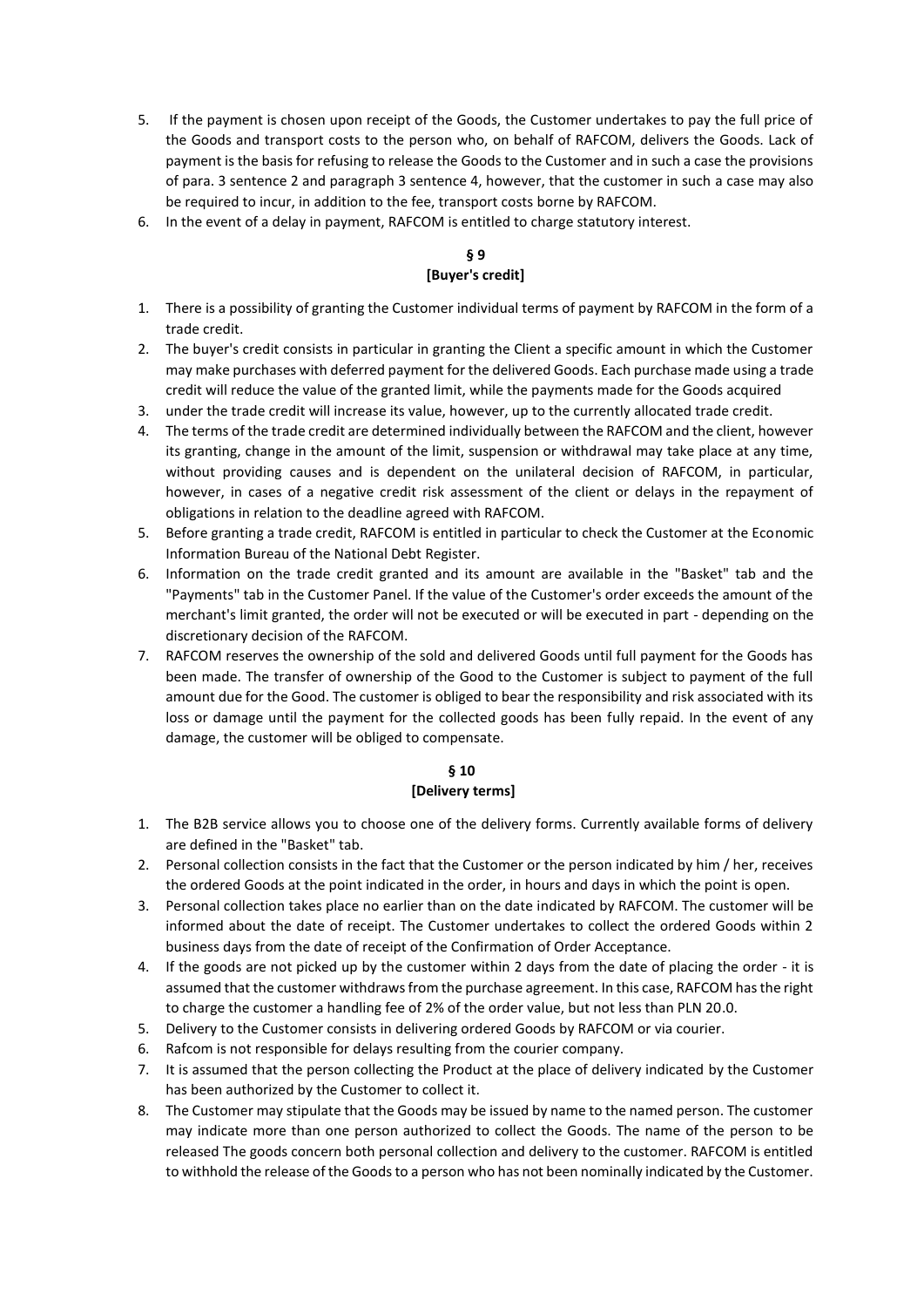In the event that the Product has not been delivered to the Customer due to the absence of the person authorized to collect the Goods indicated by the Customer, the Customer undertakes to return to RAFCOM all costs incurred in connection with the re-delivery of the Goods.

- 9. The goods are delivered to the address indicated by the Customer, selected from among the addresses defined by the Customer via the B2B Website.
- 10. The delivery of the Goods takes place exclusively on the territory of the Republic of Poland.
- 11. The indicative delivery dates to the customer are published on the B2B Website in the "Help" tab.
- 12. The cost of delivery shall be borne entirely by the Customer, unless otherwise agreed. Current delivery costs are published on the B2B Website in the Table of Fees. By placing an order, the Customer simultaneously accepts transport costs, which are added to the value of the order.
- 13. The risk related to damage or loss of the Goods passes to the Customer upon receipt of the Goods.
- 14. When collecting the Product, the Customer is obliged to check whether the Product does not have damage caused during transport and whether the Product is in accordance with the order. Any quantity or quality shortages of the Goods should be reported within 48 hours of receipt of the Goods. After this date, it is assumed that the Goods were delivered in a proper manner, in particular in terms of quantity and quality.
- 15. In the event of damage to the package in transport or damage to the outer packaging the customer is obliged to write the report in the presence of the courier or refuse to accept the delivery.
- 16. In the event of any quality or quality shortage due to the fault of RAFCOM, RAFCOM will cover the costs related to delivery to the Customer of the Goods in accordance with the Sale Agreement in accordance with the Goods Return Policy
- 17. In the event of late payment, the delivery of Goods may be suspended until all liabilities are settled. Client towards RAFCOM.

## **§ 11 [Guarantee and warranty]**

Regulations regarding the warranty and warranty for the Goods are set out in the Regulations of the Complaint, which is Annex No. 1 to these Regulations.

#### **§ 12**

#### **[Complaints and returns]**

- 1. The procedure for complaints procedure is specified in the Regulations of Complaint, which constitutes Annex No. 1 to these Regulations.
- 2. The terms and conditions of returns of the Goods are set out in the Return Rules, which constitute Annex 2 to these Regulations.

## **§ 13 [Responsibility of RAFCOM]**

- 1. RAFCOM shall not be liable for any consequences resulting from breakdowns or decreases in the efficiency of Internet connections and other technical inconveniences affecting the implementation and execution of the order.
- 2. RAFCOM shall not be liable for:

a) the manner in which the Customer or the User uses the B2B Website, or for any consequences resulting from it,

b) consequences resulting from the third parties' possession of the password and login of the Customer or User, regardless of the reason for this,

c) unlawful acts of third parties involving interference with the RAFCOM computer system, Client or User, in particular hacking and computer viruses,

3. RAFCOM is liable to the Customer only for the normal consequences of actions or omissions from which the damage arose, and repairing the damage does not include benefits that the customer could have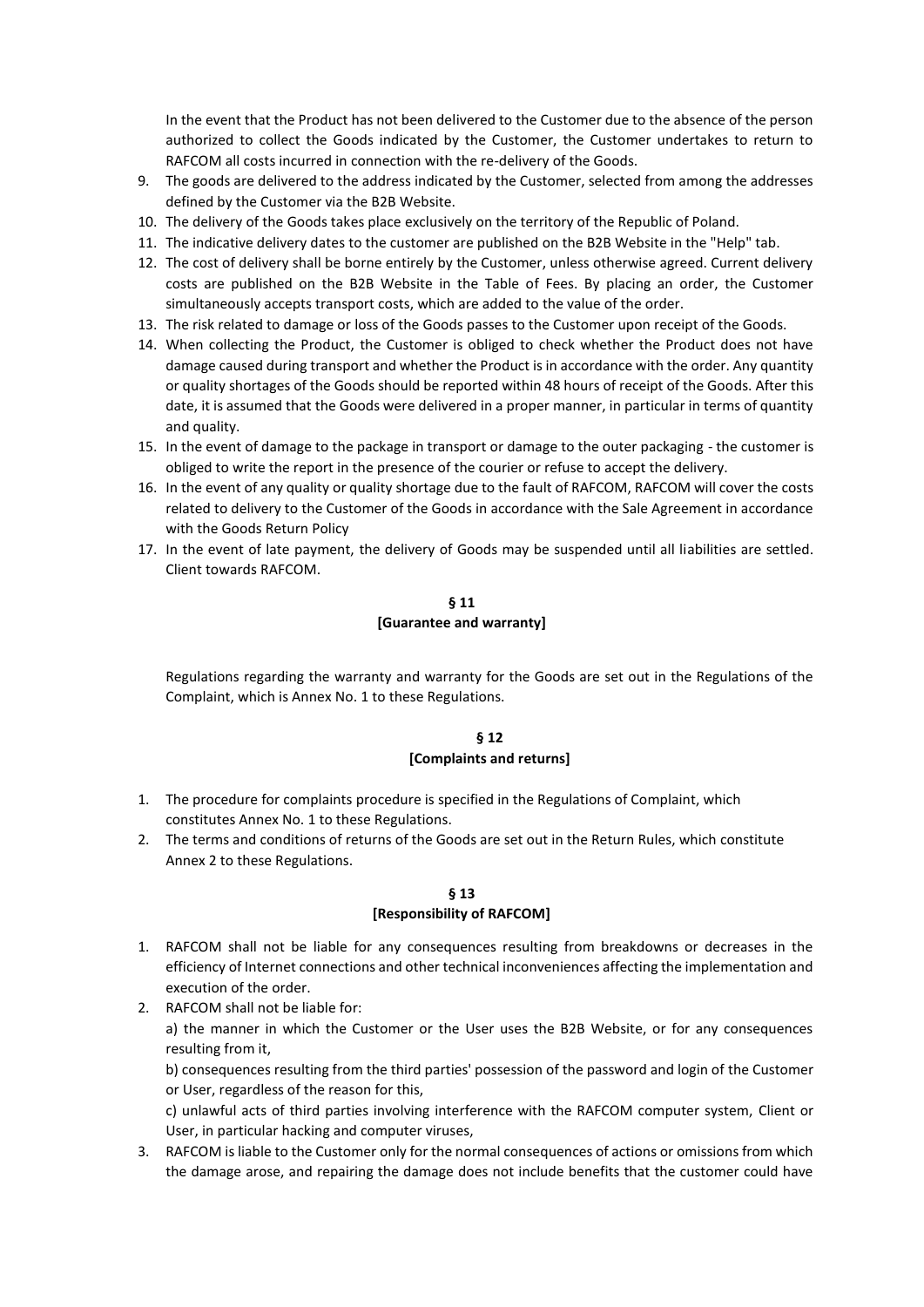achieved if the damage had not been done to him. RAFCOM's liability to the Customer is limited solely to the damages that may be caused to the Customer by intentional fault. The liability for damages is also excluded on a tort basis. Irrespective of the legal basis or actual claim of the Customer, the total liability of Rafcom towards the Customer is contractually limited to the amount of the Price paid by the Customer for the Goods from the order with which the claim was related.

- 4. RAFCOM's liability shall be limited to the extent to which it is permissible, in accordance with the mandatory provisions of the generally applicable Polish law.
- 5. For all consequences resulting from improper completion of B2B forms by the Customer or the User, in particular consisting in providing incorrect or false data, the Customer bears full responsibility.
- 6. RAFCOM shall not be liable for the use of the B2B Website by the Client or the User in a manner inconsistent with the provisions of the Regulations or the generally applicable provisions of law.
- 7. RAFCOM is not responsible for non-performance or improper performance of its obligations arising from obstacles resulting from force majeure. Force majeure is understood as extraordinary events, regardless of RAFCOM or the Client, which RAFCOM or the Customer had no influence on, and which could not be predicted at the time the contract was concluded and whose existence or effects objectively prevent or limit the performance of RAFCOM's obligations towards the Customer. The example of force majeure is in particular: fire, flood, earthquake, warfare, martial law or emergency, civil unrest, blockade independent of the Party, strikes, acts of state and local government organs and institutions, destruction of RAFCOM property caused by factors and events from Independent RAFCOM (in particular fire, flooding, construction disaster). RAFCOM will inform the Customer about the occurrence of force majeure. RAFCOM will complete the diligence in performing the duties after the obstacles have been removed. If the force majeure lasts longer than 30 days, each Party has the right to withdraw from further implementation of the Agreement, without penalties and damages in this respect.

## **§ 14 [Restrictions on the use of the Website]**

1. The Customer and the User undertake to:

a) use the B2B Website in accordance with the law, good practices, and in a way that does not violate the personal rights of third parties or the interests of RAFCOM. b) use of the B2B Website in a manner that prevents insight and interference of third parties in the login and password of the Customer or User,

c) not taking any action that could damage the software used by RAFCOM or loss of data held by RAFCOM,

d) use purchased Goods in a manner permitted by law and also according to their intended use.

- 2. Rafcom informs and the Customer acknowledges that access to the B2B Website, individual functions or information provided by the B2B Website, may be temporarily or permanently limited by RAFCOM at any time and without giving reasons, in particular due to the Client's default in payments to RAFCOM or in connection with the violation of these Regulations.
- 3. The Customer and the User are not entitled to any copying, processing or use of materials placed on the B2B Website in whole or in part, without the prior written consent of RAFCOM under pain of nullity.
- 4. RAFCOM shall not be liable to the Customer or other entities for any lack or limited use of the B2B Website, in particular due to breaks caused by technical reasons (maintenance, inspection, replacement of equipment, etc.) or other circumstances beyond the control of RAFCOM, and dependent, in particular, from service providers.

### **§ 15 [Processing of personal data]**

- 1. The administrator of personal data of Customers and Users of the B2B Website is RAFCOM.
- 2. Personal data of Customers and Users are processed in accordance with the Personal Data Protection Act (Journal of Laws of 2002, No. 101, item 926, as amended) in order to administer the Customer Account on the B2B Website as well as for informing about products and RAFCOM services, as well as to service and execute orders, as well as debt collection.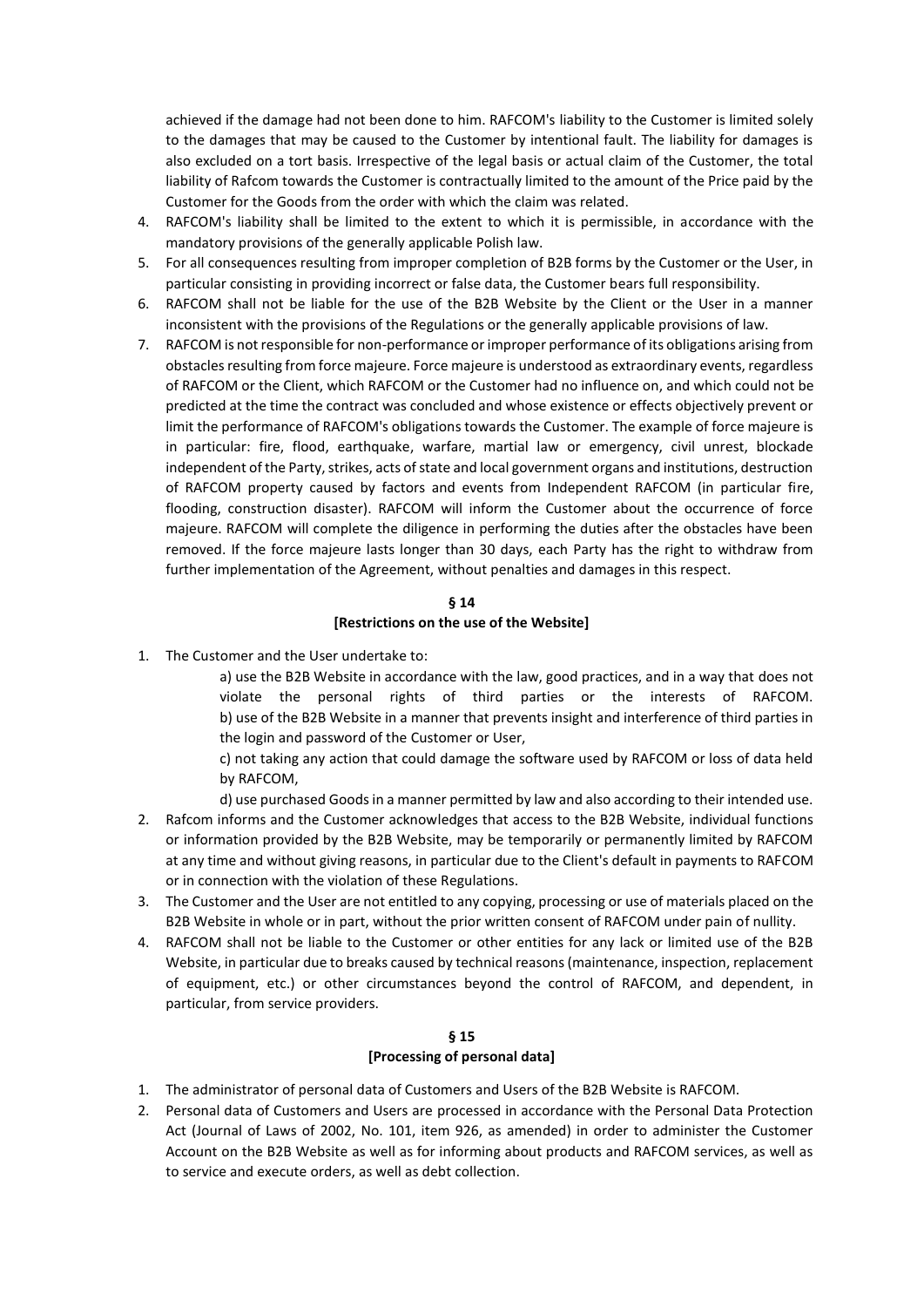- 3. Each person has the right to access their data and correct them as well as to request their removal from the RAFCOM database. RAFCOM will not delete personal data at the request of the Customer or the User, if it will be entitled to further processing on the basis of the authorization contained in the generally applicable provisions of law.
- 4. Providing data is voluntary, but in some cases necessary for the implementation of the services ordered. The data necessary in the registration form are additionally marked.
- 5. The Data Administrator guarantees the use of appropriate technical and organizational measures to ensure the security of the Data being processed, in particular preventing unauthorized persons from accessing them or processing them in violation of the law, preventing data loss, damage or destruction.
- 6. The Administrator is obliged to disclose information about the Client and the User (and additional data, e.g. IP address) to third parties in the event that their disclosure is required by law. The information may be shared with other entities also for the purpose of claiming RAFCOM rights or for taking action against potentially illegal activities.
- 7. After the Customer has finished using the B2B Website, including the termination of the contract, refusal to accept the amendments to the Regulations, personal data of the Customer and Users may be processed only and exclusion to the extent specified by applicable law.
- 8. RAFCOM is entitled to provide relevant personal data of the Customer or the User to the extent necessary for sending the Goods.
- 9. The customer consents to the processing of personal data in electronic form, by checking the appropriate box of the registration form, as mentioned in §2 para. 5 of the Regulations.
- 10. The User consents to the processing of personal data in electronic form by checking the appropriate box in the communication window displayed at the first login to the Sub-account. If the User does not consent to the processing of his personal data, it will not be possible to use the Sub-Account.
- 11. If the Customer provides personal data, including Users, the Customer is obliged to obtain consent for the processing of such personal data, including the provision of RAFCOM.

### **§ 16 [Cookies]**

The B2B website uses cookies. The condition for the cookies to work is their acceptance in the browser by entering the appropriate browser settings and not deleting them. If you do not accept cookies or delete them, you may not be able to use some of the website's functionalities. Using the B2B Website means that you agree to their recording or use in accordance with the information on the provision of electronic services, accepted by the Customer by ticking the appropriate field of the registration form, as mentioned in §2 para. 5 of the Regulations.

### **§ 17**

#### **[Technical requirements necessary for cooperation with the ICT system]**

- 1. The Client and the User shall have at their disposal computer hardware and software that meets the following minimum requirements: a computer with an installed operating system (in particular Windows Vista or newer) and software (in particular a graphical web browser), providing Internet access and launching Internet browsers: Internet Explorer version at least 8, Firefox version at least 23, Opera version at least 12; enabled Cookies and Java Script support and a minimum 1024 x 768 monitor resolution. Data sent using an electronic form are protected by using a secure Secure Socket Layer (SSL) protocol based on the RSA public key algorithm and RC4 with a private key up to 128 bits.
- 2. Cookies are introduced into the ICT system used by the Customer and the User, i.e. small text files saved by the browser on the computer's hard drive, which contain information that identifies the connection and are deleted from the IT system after using the service provided electronically.
- 3. In the case of telephone contact, it is required to have a telephone with a tone dialing function.
- 4. In the case of contact in the manner indicated in §6 para. 9 of the Regulations is required to have a device with the function of sending faxes, to install additional software on the computer, in particular